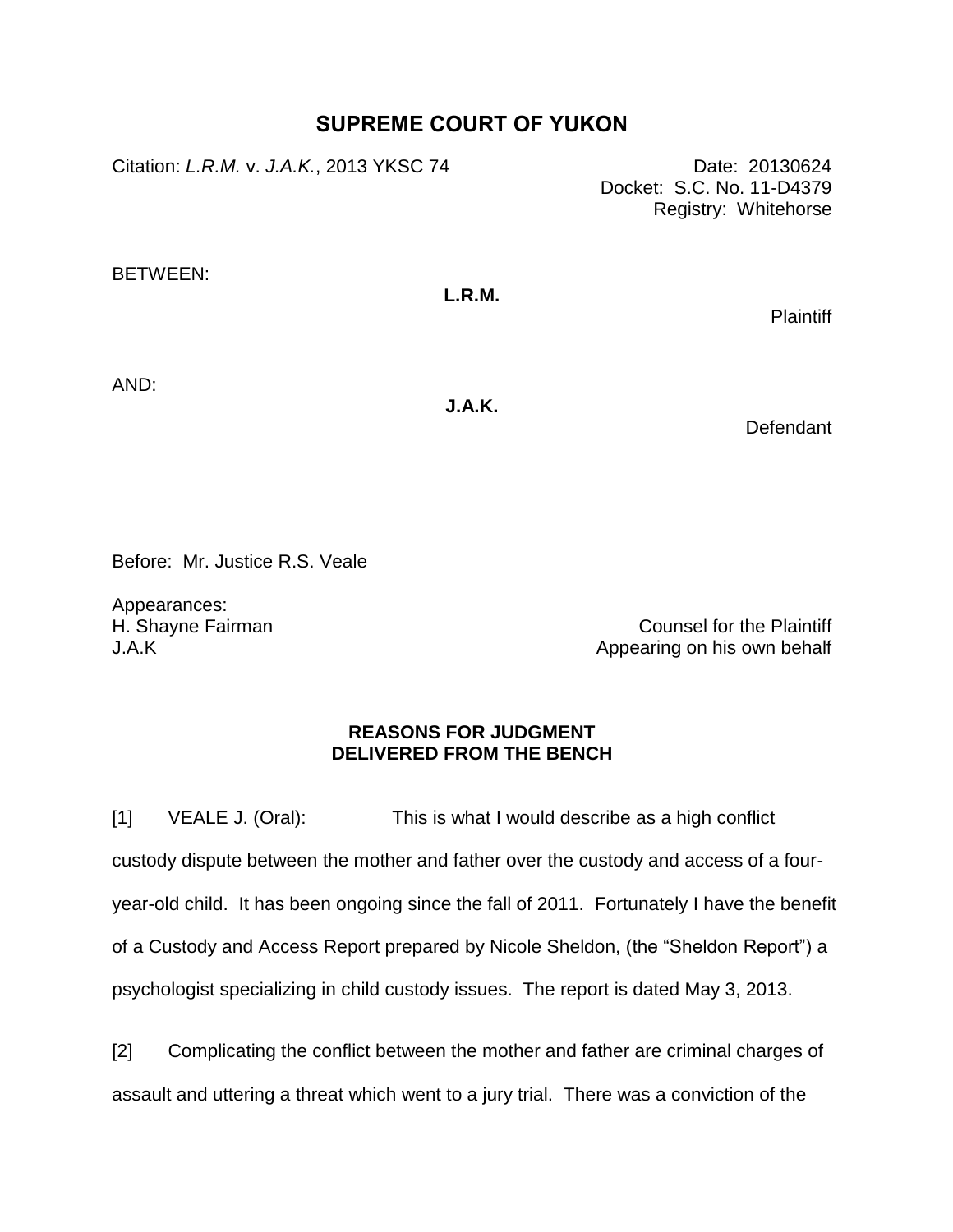father and the Court of Appeal then set aside the two convictions. The matter is back before this Court, but being handled by a different judge.

[3] The Sheldon Report is helpful because it assumes that the conviction took place

and the Court of Appeal setting aside of the conviction not being rendered at that point.

In effect the report is a positive report for the father with respect to the risk of violence

issue.

[4] I am going to quote, somewhat extensively, from the report. At page 26,

Ms. Sheldon says the following:

With regard to the alleged risk for violence, the following are my findings. In [the father]'s case, the probability of risk is considered to be particularly low. He does not have a history of violent interactions, he has followed through with all the requirements for his conditional sentence, the incidents in question appear to be situationally related to the tensions and deterioration of the marital relationship, he does not have problems with alcohol or drug use, he does not evidence any mental health issues or personality dysfunction, he enjoys positive familial supports with all of his six siblings, there is no known history of him being exposed to violence as a child himself, he acknowledges his frustration with the system, and he has not made any threats or expressed any anger targeting [the mother] to the professionals who have been working with him for the past year. The aggressive incidents have been emotionally triggered by the high conflict in the marital relationship. There is no evidence of a pattern of coercive control over [the mother] throughout the course of the relationship, nor has there been one since. The one physically aggressive incident towards [the mother] was isolated, lasted in her testimony less than a minute, and occurred a year or more prior to the separation. Since he has been convicted of assault [the father] has worked with an individual counsellor on the Respectful Relationships program and is near completion. Prior to this, [the father] worked with a community counselor to help him make sense of his feelings in this high conflict situation. There has been no history of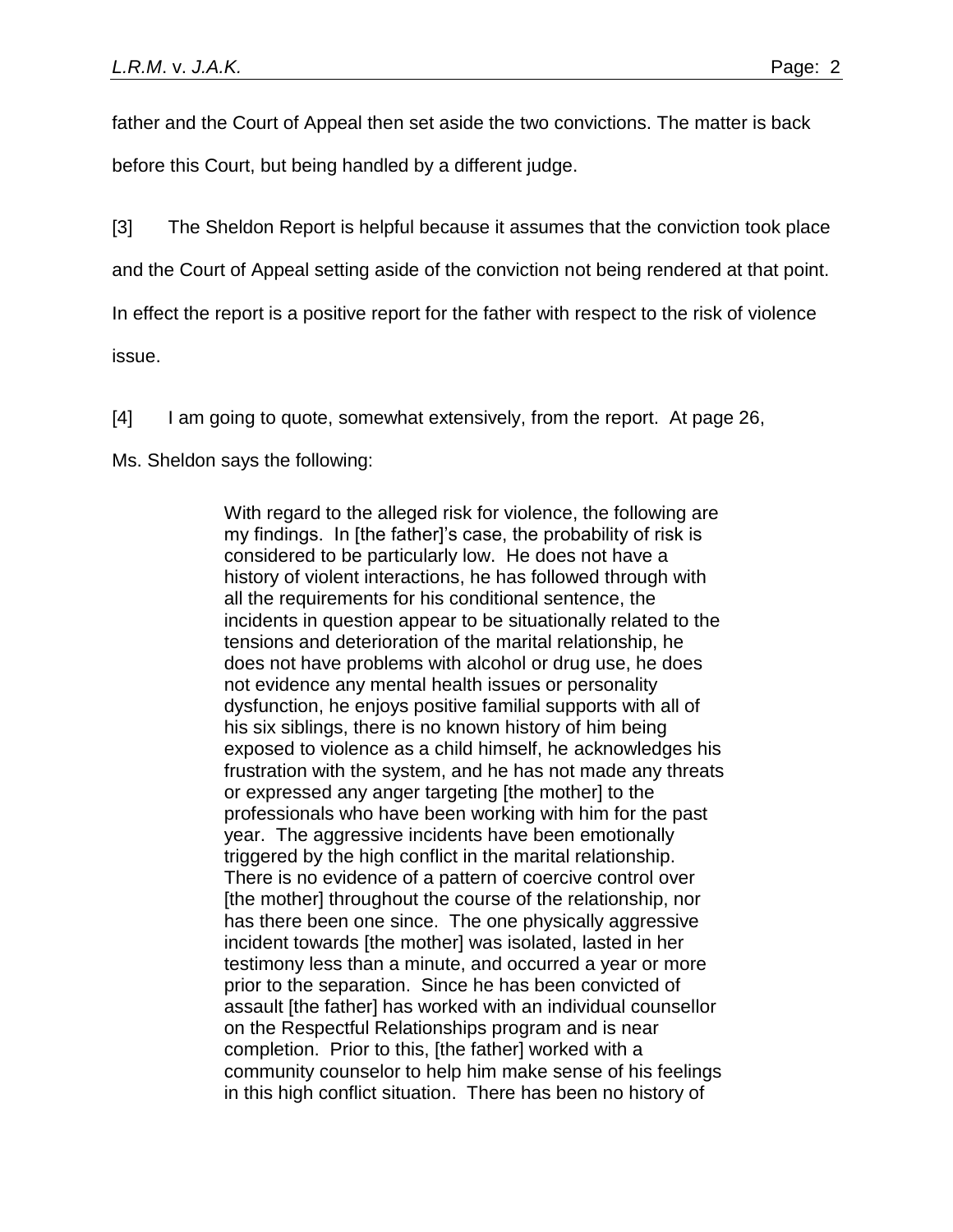control on the father's part and he has been identified as highly involved in [the child]'s life prior to the separation. [The father] is in the process of fully appealing his conviction.

[5] There is also, in that report, a recommended parenting program consisting of

nine points and I am just going to read the first point at p. 27:

Although the conditions are not presently in place for a 50/50 shared parenting arrangement because the parents are not currently in communication and the conflict is high, it is important to preserve the understanding that both parents are equally important in [the child]'s life and this level of involvement should be reflected. Any parenting plan is not being forwarded because it places the importance or value of one parent ahead of the other. The parenting plan being suggested is simply due to the current circumstances.

[6] The present circumstances are that the mother has interim interim custody of the

child and the father has interim interim access every Monday and Wednesday from

12:30 p.m. to 3 p.m. The father also has access on alternating Fridays from 12:30 p.m.

to 6:30 p.m. on one Friday, and on the other Friday, from 3:30 p.m. to Saturday at 6:30

p.m.

[7] The issues to be addressed, and some of them have been agreed upon, are as

follows:

- 1. The parents agree that the father shall have three consecutive weekends a month from Friday at 12:30 p.m. to Sunday at 12:30 p.m.;
- 2. The mother will have vacation time with the child from July 25 to August 2, 2013 in the Yukon or British Columbia;
- 3. The father will have vacation time with the child from 8:00 a.m. on August 2 to August 11 on the condition that he not leave Yukon without the written consent of the mother;
- 4. The mother and father will communicate by text;
- 5. The issue relating to daily access is not agreed upon. The mother wishes the father to continue exercising access Monday and Wednesday from, as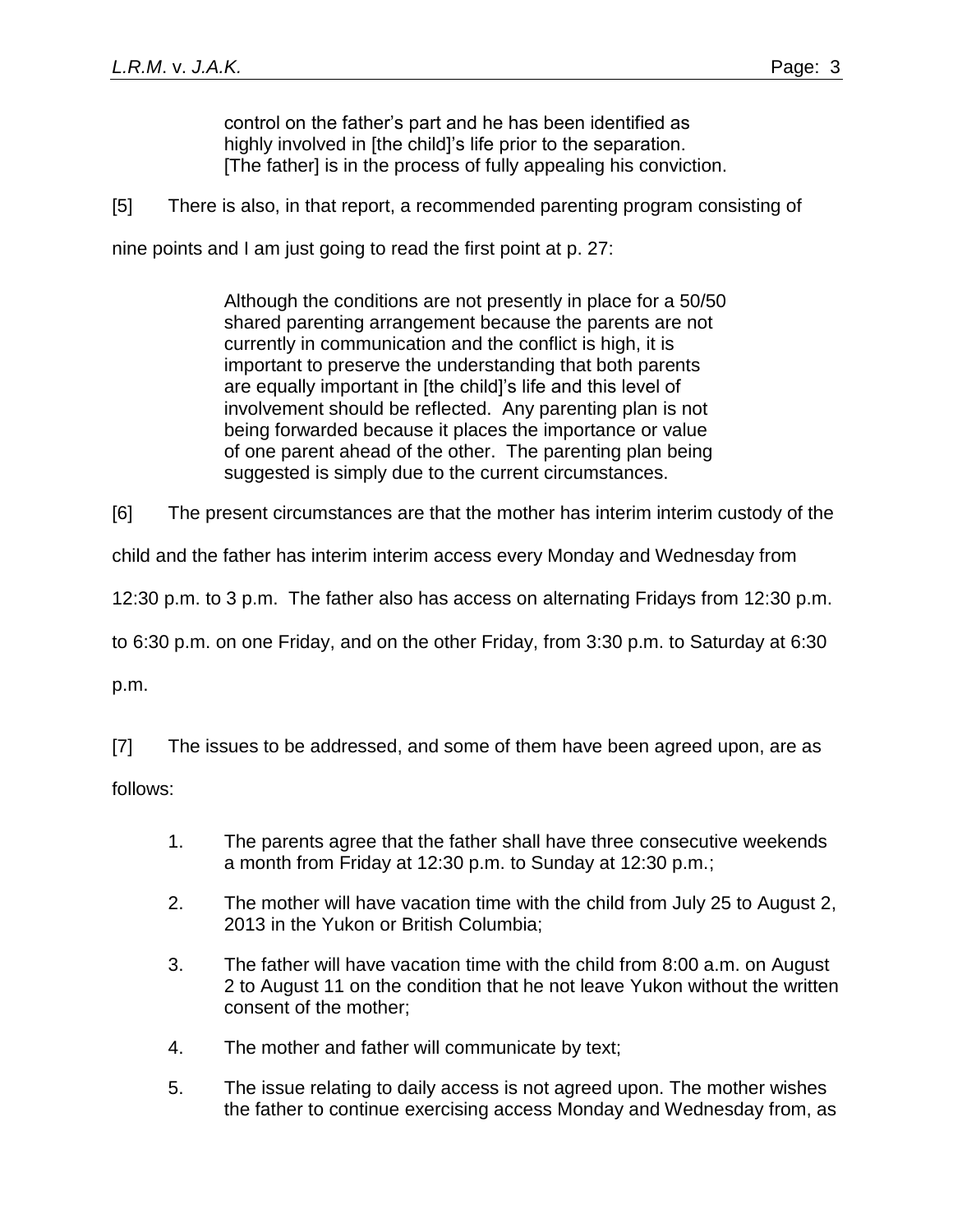I understand it, 8:00 a.m. to 2:30 p.m. The father, on the other hand, wishes to have access from Monday through Thursday from 10:30 a.m. to 2:30 p.m.

[8] In my view, the father's access has improved considerably with the three of four weekends and I think it would be appropriate to continue the Monday and Wednesday schedule for the benefit of the child, but extending the time from 8:00 a.m. to 2:30 p.m.

| [9] | THE COURT: | Would you rather have it start at 10:30 a.m.? |
|-----|------------|-----------------------------------------------|
|     |            |                                               |

- [10] J.A.K: Let's say 9:00 a.m.
- [11] THE COURT: Okay. We will say 9:00 a.m. to 2:30 p.m.

[12] I think it is number six, but the remaining issue is the transfer which has been either at the child's daycare or Extra Foods, with no direct contact between the father and mother arising out of conditions that were established during a criminal process which are no longer outstanding, but also, from this Court's perspective, out of the mother's fear arising out of the father's anger.

[13] I am going to quote what Ms. Sheldon said about that. She said a lot about it, but at p. 27, she said this:

> At this point while [the mother] would say that she is open to [the child] having a relationship with the father, it is [the father] who is seen to be the friendlier parent. [The mother] is trying to limit [the father]'s involvement in [the child]'s life based on her imagined fears of abduction and violent harm. There was no evidence found in my evaluation that would suggest that either of these are an imminent risk. [The mother]'s parenting plan would also continue to have [the child] living a divided life with parents never having contact unless through the court. This is not viable over the longer term and is inconsistent with the life that both parents have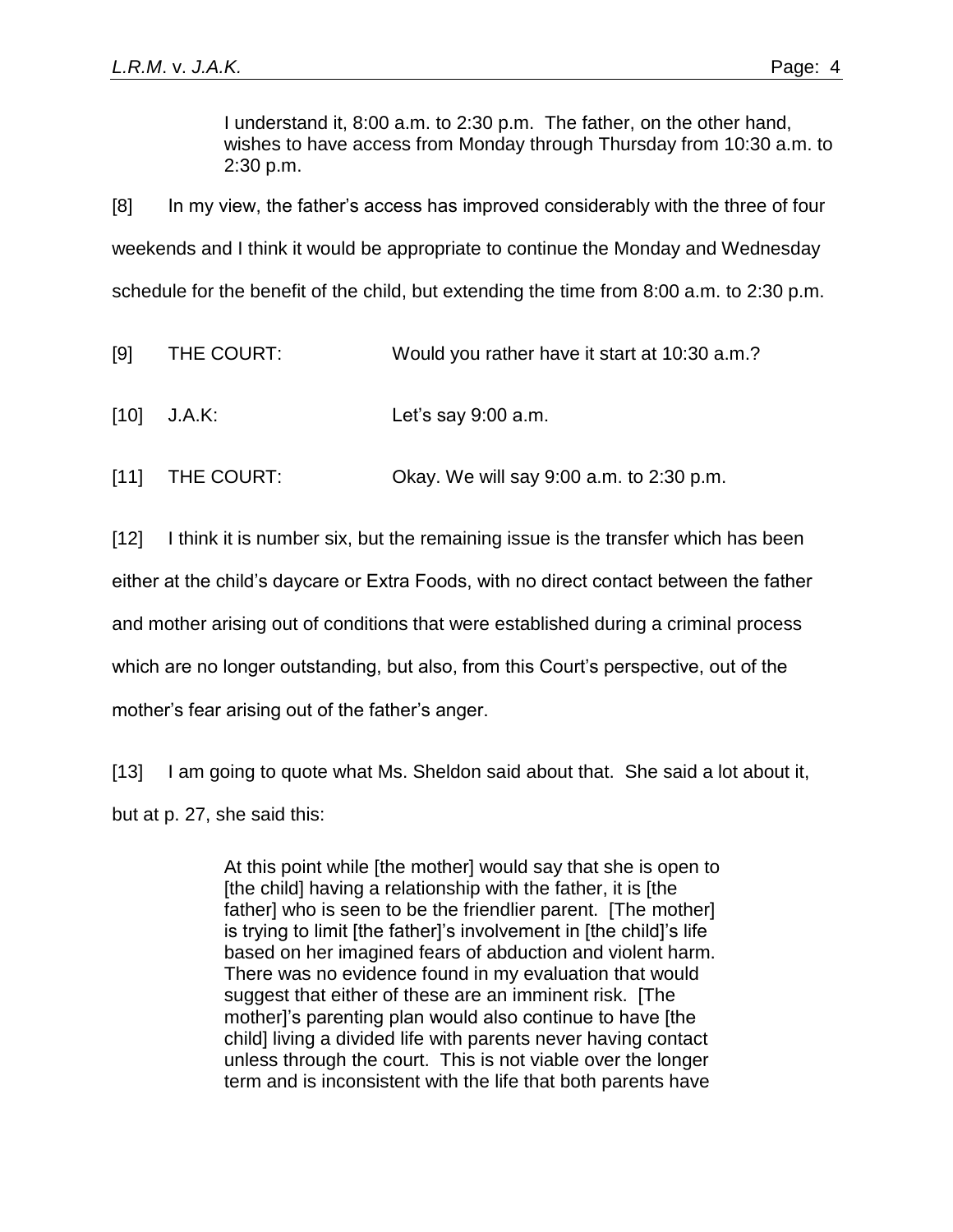said they would like to live and with the kind of cooperation that is needed in [the child]'s life.

[14] The one constant in this family law case has been the father's anger with the mother which has some validity, but very evident in each court proceeding. As a result of that, I can understand the mother's concern, but I must say that Ms. Sheldon is absolutely correct; in the long term that it is in the best interest of the child that that relationship be normalized, at least with respect to the transfers of the child.

[15] I am not going to change the present transfer arrangements, but I am going to place the mother on notice that the parental relationship must be more natural for the child's best interest to prevail. I will address this issue again on July 5 at 10:00 a.m. to which this application is being adjourned so that we can determine the fall school issue with respect to the child.

[16] Any clarification required by anyone?

[17] MR. FAIRMAN: Yes, My Lord. When you say that you placed the mother on notice that the parental relationship must be more natural and this is an issue that will be addressed on July 5th, could you expand on what you mean by that comment? Just so I have some sense of whether we need to provide you with affidavit material on a certain point, or --

[18] THE COURT: The view is clearly expressed by Ms. Sheldon and if you are of the view that there has to be something different than the normal relationship you will have to put forward some evidentiary basis for that because the evidence before me now is that it should be done in a natural way. You are on notice, and if there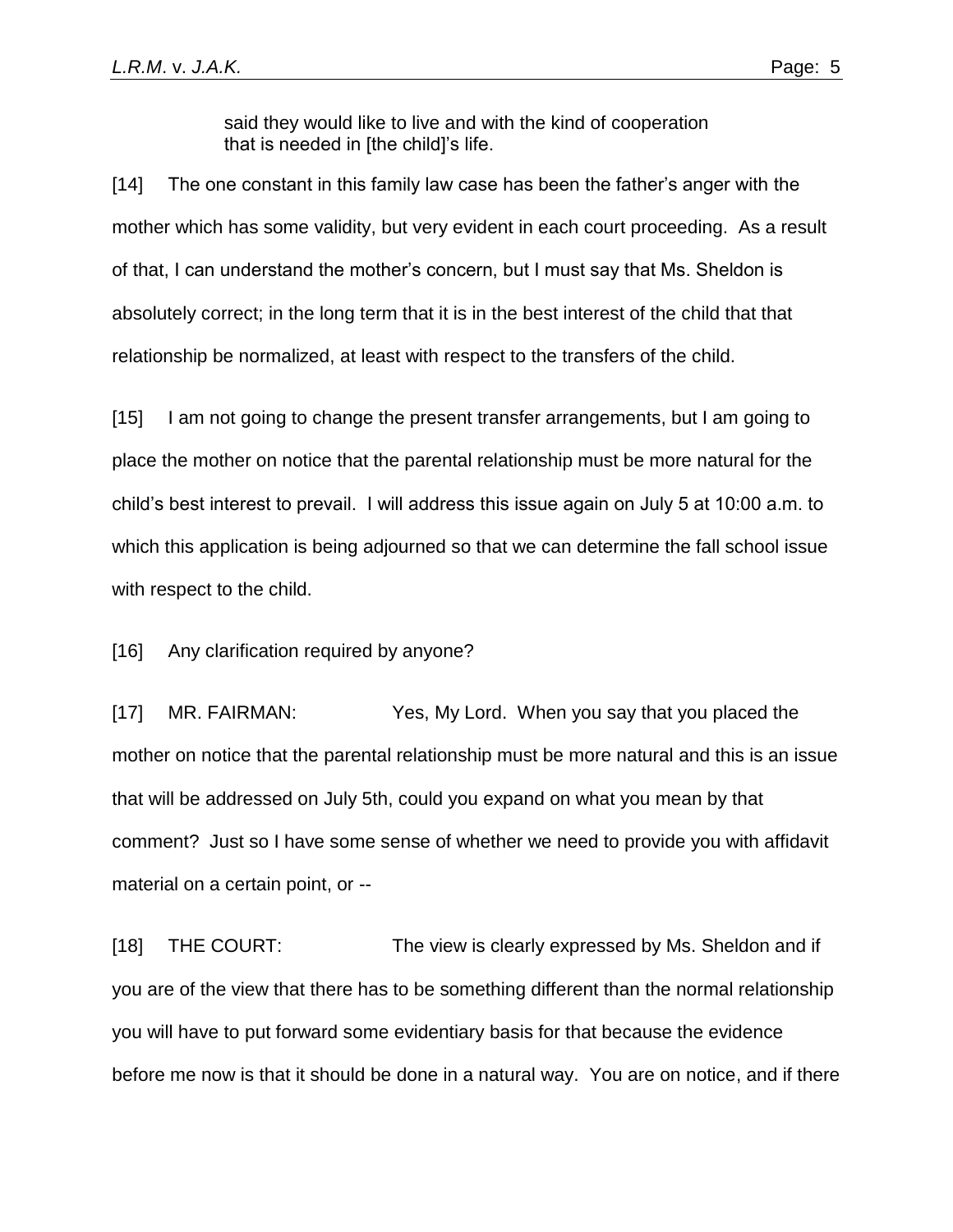is another way of doing it that is a better way for the parties I am prepared to entertain that, but it has to be normalized for the benefit of this child.

#### [DISCUSSION RE WEEKEND ACCESS]

[19] MR. FAIRMAN: And that is my next point. Given the vacation schedules we have reached with the parents, I am proposing that this weekend be with L.R.M. and then the way the weekends would fall, there would be three weekends with J.A.K. The next weekend with L.R.M. would be the weekend that falls during her vacation week in any event, and then the next three weekends would ensure that the vacation weekend that J.A.K. is asking would fall during his regular time. That will bring us -- so in order to achieve that I am proposing that this weekend be with L.R.M. and then the three weekends subsequent --

[20] THE COURT: Great. That is agreed then that J.A.K.'s three weekends per month will be consecutive. This coming weekend, which is the weekend of June 28 through June 30, will be the mother's weekend.

[21] MR. FAIRMAN: Well, I am going to make an application - I suspect you are going to dismiss it - but I am going to make the application for the record, in any event. We had set July 5th as a date to address the school issue for this fall, which is a fairly discrete issue, is a fairly narrow issue. Your Lordship has now indicated that you are looking for evidence on a much broader perspective. Essentially, L.M.R.'s response to the Custody and Access Report, which we have not been able to offer Your Lordship, was we have not been able to offer our thoughts or comments with respect to the recommendation of the Court in any sense and --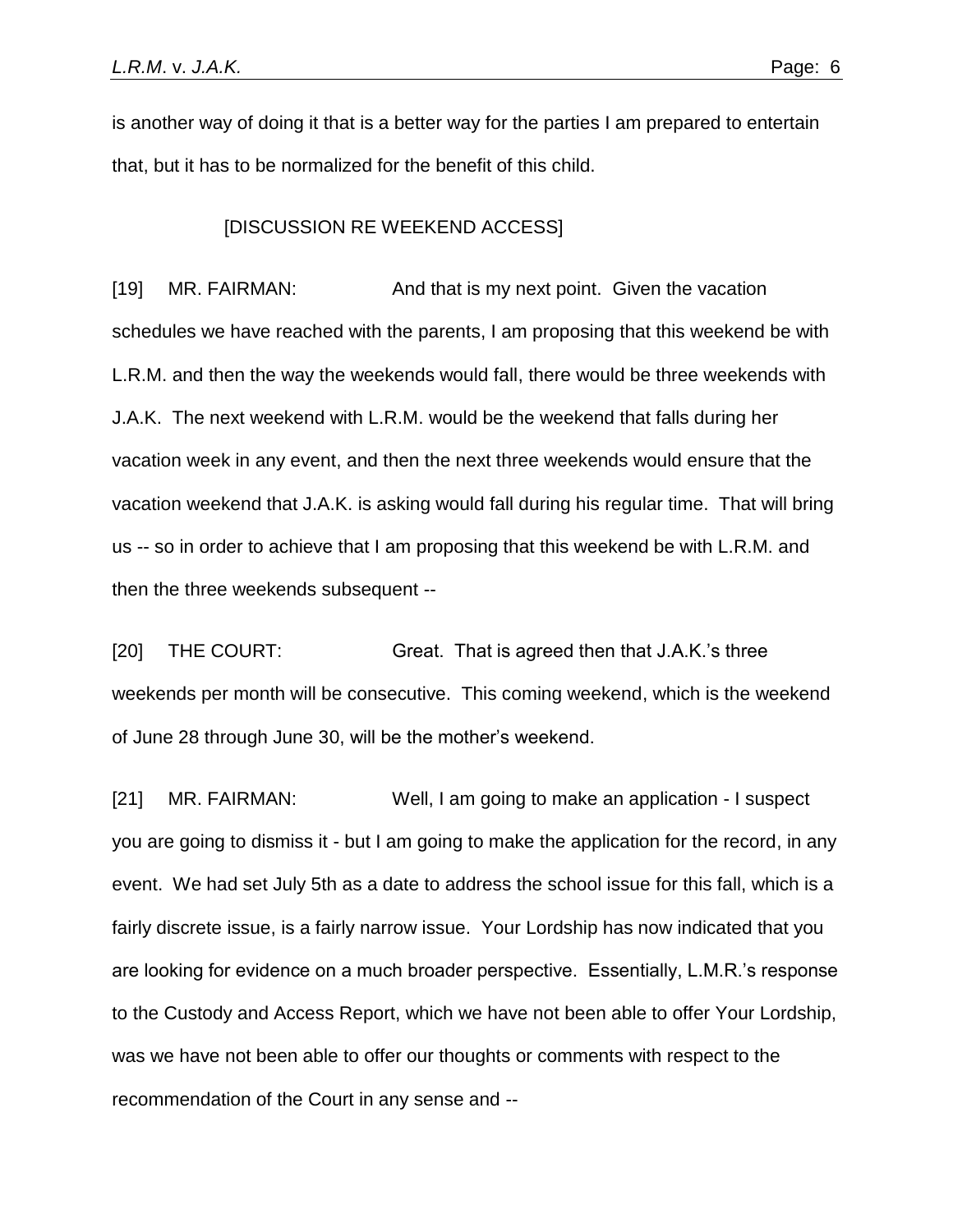[22] THE COURT: Well, you know --

[23] MR. FAIRMAN: - -- given now that you are looking for, we submit, essentially for L.M.R. to put to the Court the entire foundation for her case with respect to the child in terms of contact with the child that is appropriate and in her best interests, with respect to her level of concern or fear with respect to J.A.K., I would submit that I am not in a position to do that on the dates and times which have been previously discussed. Those dates and times were dealt with on the basis that we are dealing with whether she should be in elementary school versus Montessori school. So I would submit, if the Court is looking for that broader response then, frankly, I would need more time to be able to prepare that.

[24] THE COURT: I hear you. Thank you. Mr. K?

[25] J.A.K.: I would just argue that that time has already been given in the Child Custody Assessment and L.M.R. has plenty of time to respond to a parenting plan as part of the assessment.

[26] THE COURT: Yes. Just for both of you, the 5th may be early for that big an issue if it is not going to be resolved by an agreement. It is a bigger issue and the difficulty I have is when do we deal with it?

## [DISCUSSION RE METHODS USED IN CHILD CUSTODY ASSESSMENT]

[27] THE COURT: Well, you know, in fairness, there is an issue there. If that is the issue that must go to trial, Ms. Sheldon's report is quite clear, but it may be unfair for me to hold you, Mr. Fairman, to dealing with that issue. What I am going to do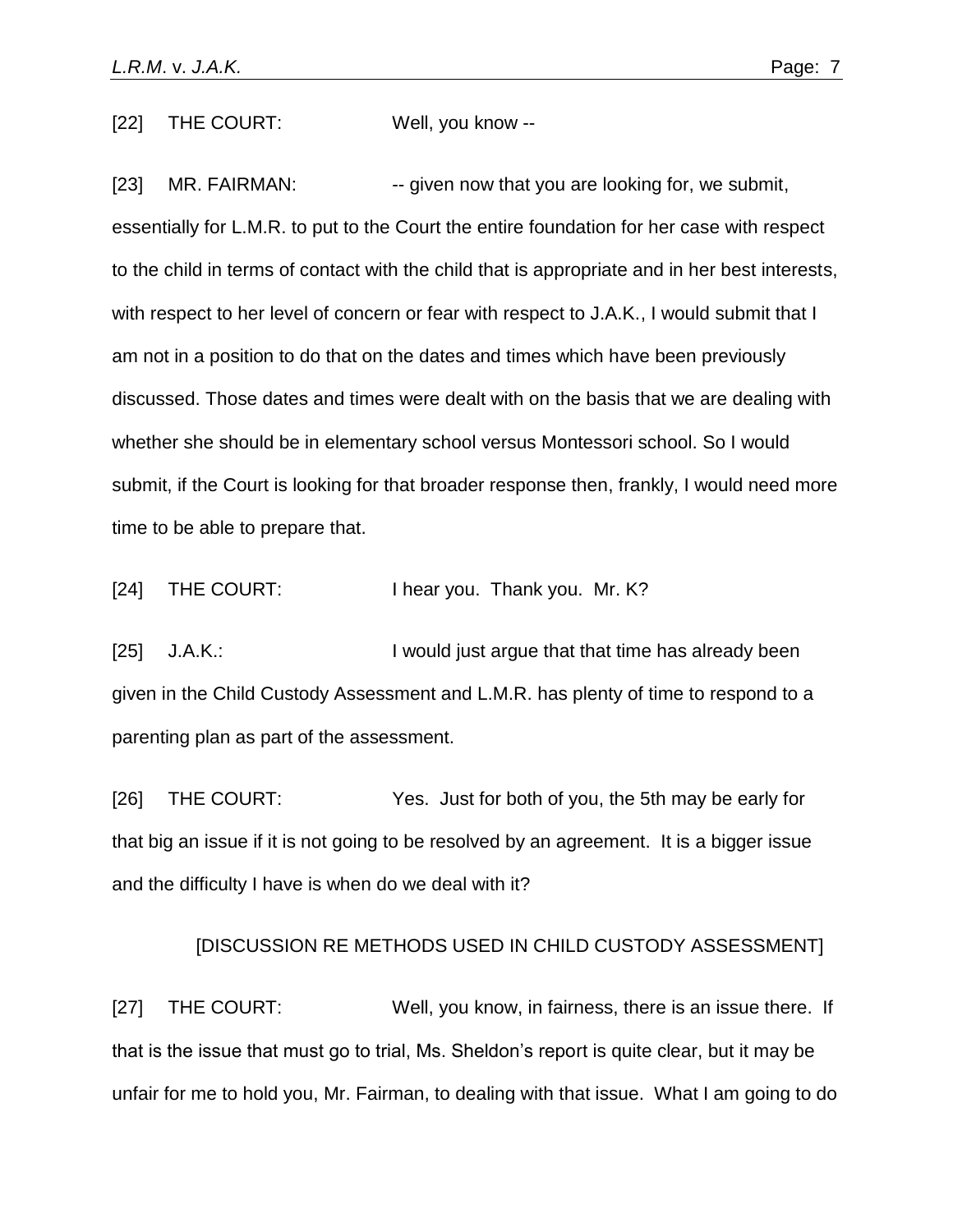is I am going to limit the July 5 submissions to proposals and then if the matter is not resolved by Friday July the 5th, I am going to set a date for that matter to be heard in court.

[28] J.A.K.: I thought we were going on the assumption that July 5th is when you would make decisions concerning --

[29] THE COURT: Well --

[30] J.A.K.: Well, because I understand that --

[31] THE COURT: -- that is what I said and I am now resiling from that because, clearly, there is not enough time on the issue that has been presented, and if the issue is going to go forward on the matter that Ms. Sheldon has addressed, that is a very big issue. Ms. Sheldon may be required, who knows, but what I am seeking is some sort of middle ground that the parties can come up to by July 5th that starts to get over the issue that you are so concerned about and legitimately concerned about.

[32] J.A.K.: Your Honour, the issue is that I have already been placed on conditions for over two years and that this proceeding is not about L.M.R., it is about the child and it is certainly in the child's best interest that we not do this hostage-taking thing at Extra Foods every day and it has gone on long enough. And, frankly, every time someone outside of this Court has looked at our situation they have decided in my favour. It is entirely this Court which fails to see what is right in front of its eyes, and -- I'm sorry.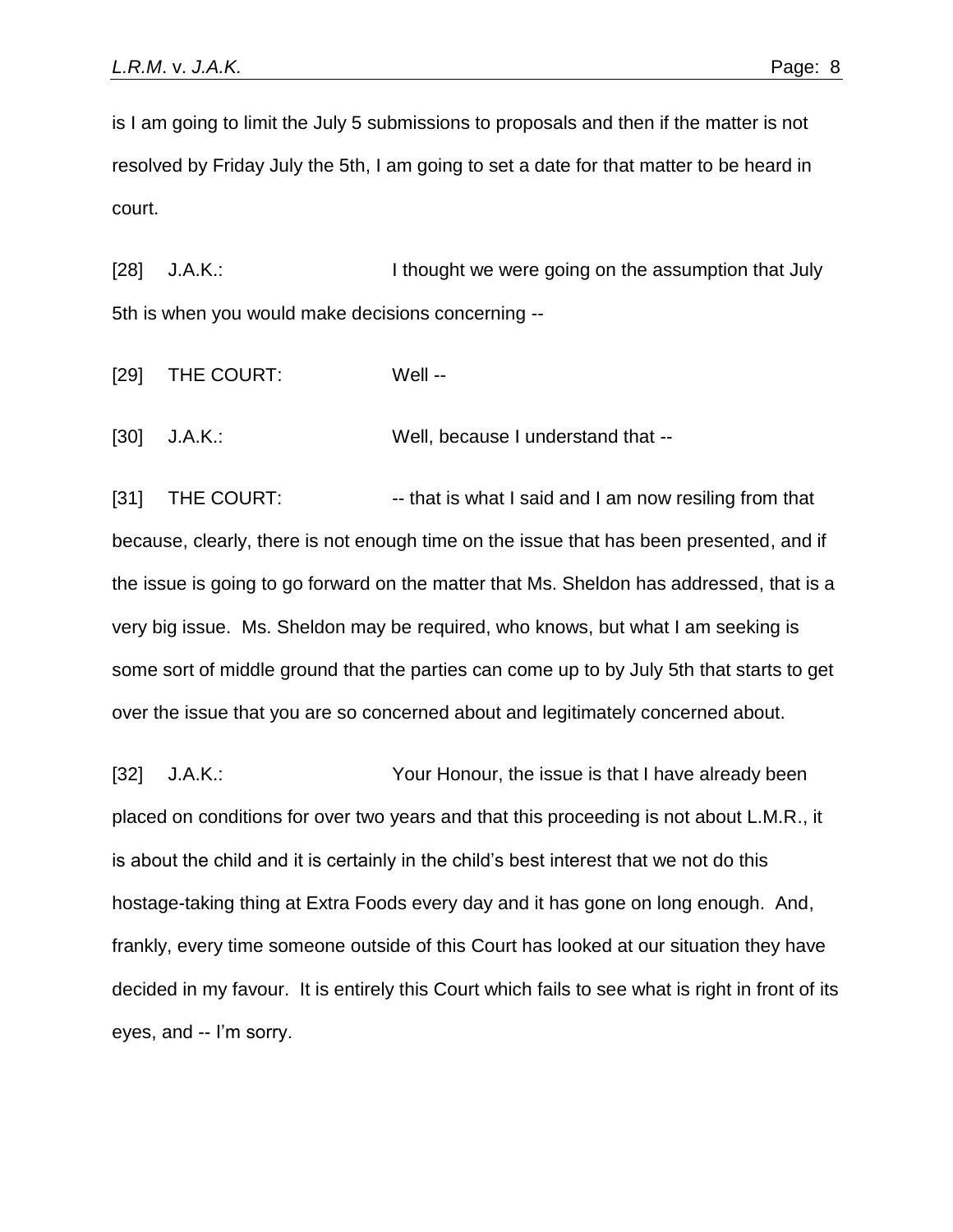[33] THE COURT: Yes. Look, I appreciate your frustration with the issue. Ms. Sheldon has made a very clear recommendation. You and your former spouse, through Mr. Fairman, can determine whether there is a resolution by July 5. If there is not a resolution we will set a date to have that out in court because they take the view that they are going to challenge Ms. Sheldon's report. They cannot do that between now and July 5.

[34] J.A.K.: Your Honour, they have had two years to try and establish that I am violent, and have not been able to do so. Any delay on the decision represents further punishment of me, which is a presumption of my guilt which has been going on for two years now, and is a *Charter* violation which is already being addressed in the other court and which will be addressed in this court as well. It is where I am going, and then I am going across the hall to the Attorney General and then I am going across to the U.S. Consulate in Seattle because I have had enough.

[35] THE COURT: I hear you. In any event, on July 5 if there is a resolution, and we can consider it if there is no resolution, we will set a date for that to be resolved.

[36] MR. FAIRMAN: But we are still going to deal with the issue of the fall school?

[37] THE COURT: Indeed.

[38] MR. FAIRMAN: Fair enough. I will file material accordingly.